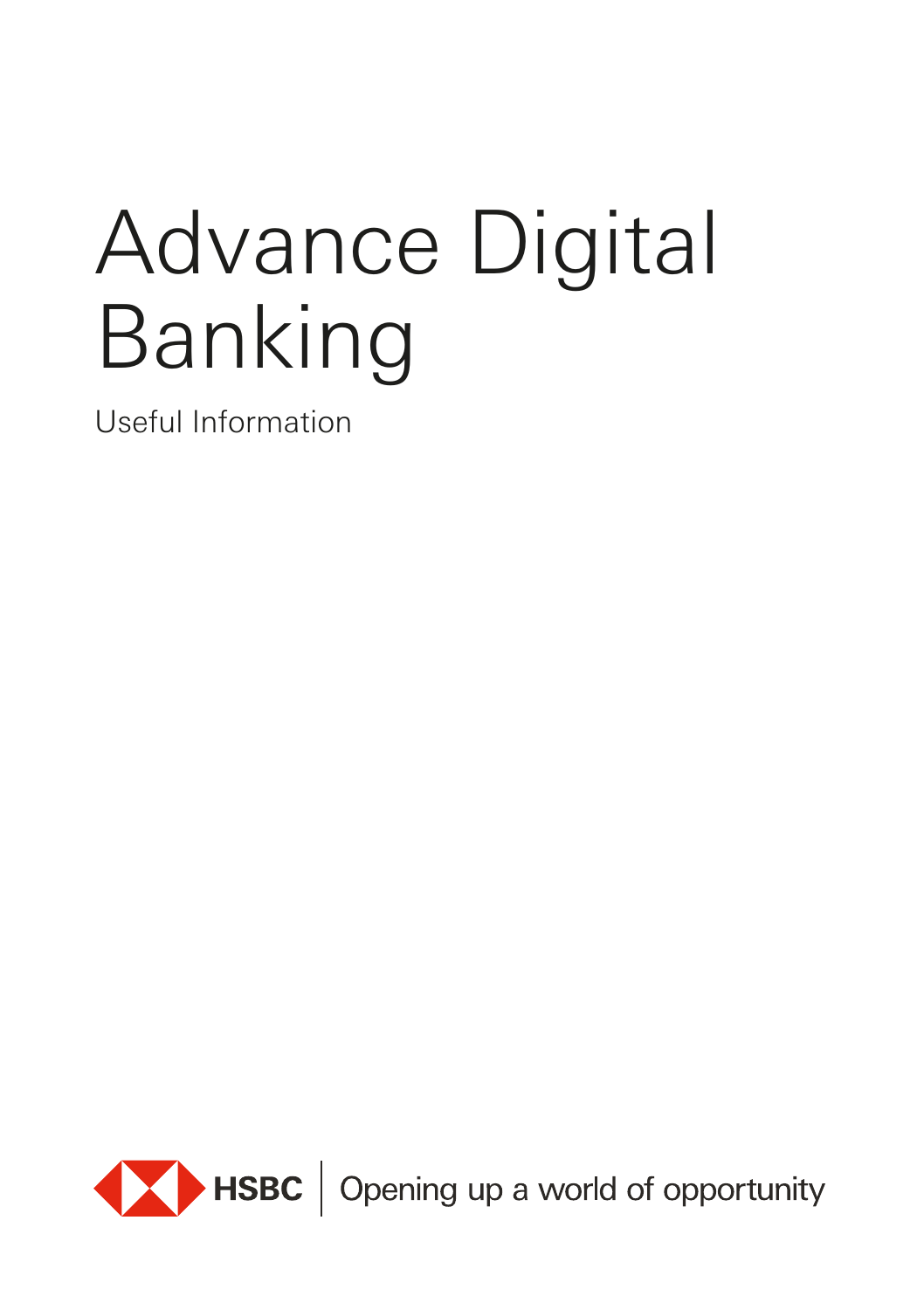## **HSBC Online Banking**

You're always in control of your finances with HSBC Online Banking. You can access and manage your accounts anytime from your home, the office or while you're on the move.

Our Online banking is safe, simple to use and will provide you with personalised solutions to maximise your investments.

## **How do you get started?**

To register for HSBC Online Banking, all you need is access to the internet and to be an HSBC customer.

Go to our website www.hsbc.com.mt, click on the "Register for online banking" link and follow the simple procedure. Should you have any difficulty you may access our online help on

[https://www.hsbc.com.mt/help/online](https://www.hsbc.com.mt/help/online-banking/)[banking/](https://www.hsbc.com.mt/help/online-banking/) or contact our Customer Service helpline on +356 2148 9101.

# **The easiest and fastest way to bank – your branch that never closes.**

Once you have registered to use the secure HSBC Online Banking service you can:

- view your HSBC accounts, 24 hours a day, 7 days a week, (Credit Card balances and transactions are only visible to the primary card holder);
- make everyday banking transactions. check balances and view account activity;
- transfer funds to any of your own bank accounts with HSBC or other banks in Malta;
- transfer funds to other HSBC customers or other banks in Malta;
- send money overseas in foreign\* and local currency;
- make payments to loan accounts;
- manage mobile phone SMS alerts;
- pay your bills\*\*:
- enjov a preferred banking fee structure when effecting online transactions and applications\*\*\*;
- set up recurring transfers or payments instructions;
- receive e-statements and e-advices:
- send messages to the bank through the secure infrastructure of HSBC Online Banking;
- open new term deposits and update maturity instructions;
- open new savings and current accounts online;
- access Global View and make Global Transfers.

\*The value of foreign currency and the date when the transfer is effected are subject to the market cut-off time of the currency concerned.

\*\*Refer to the online banking – Frequently Asked Questions webpage in the HSBC website for more useful information related to this service. This webpage also contains an updated list of bills you can pay using the pay bills facility.

\*\*\*The customer may also avail of various online promotions which would be tied up with the use of Online Banking Services. These offers vary from time to time, and are offered over-and-above any other promotions.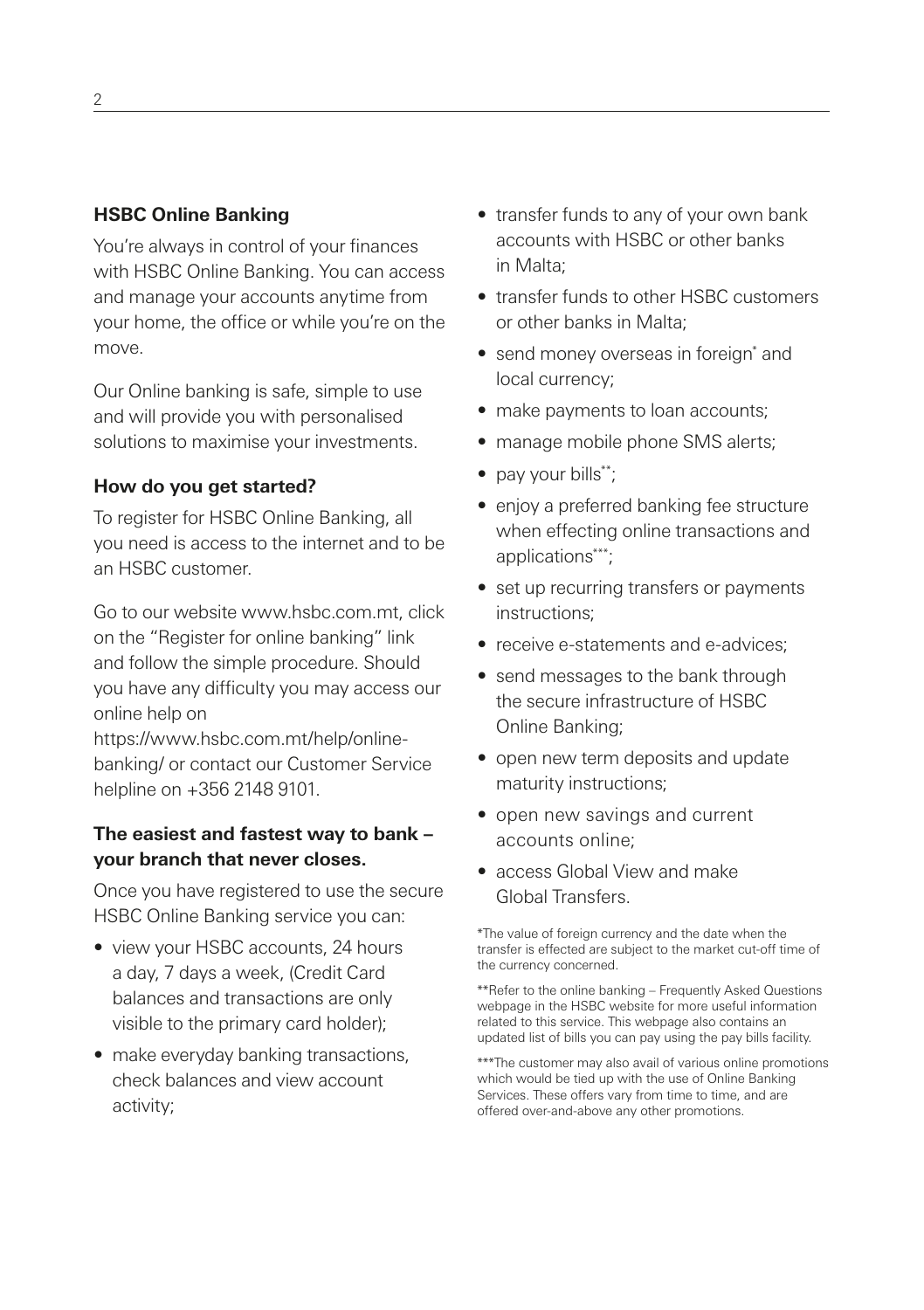# **HSBC Online Banking is safe and secure!**

HSBC's Online banking uses a totally secure internet connection and system which gives you peace of mind when accessing and managing your accounts. In addition, both the log-on procedure and various sensitive online banking transactions are further protected by the use of a portable Secure Key.

Here are some of the main security tips when using online banking:

- ignore any e-mails requesting you to provide any of your security details, even if the e-mail appears to be from HSBC. HSBC will never ever ask you for your Internet Banking password;
- if someone does ever ask you for it, they do not represent HSBC;
- keep your account details secure;
- never write down your Secure Key PIN, memorable question and answer or reveal them to anyone;
- create memorable questions and answers that are familiar to you but not easy for other people to figure out;
- avoid accessing your account in public places, e.g. internet cafes;
- when you have finished an online banking session, log off properly using the "Log off" button;
- always disconnect from the Internet when you have finished. Never leave a connection on when you're not using the service;

• install a personal firewall, anti-spyware and virus detection software on your computer, and update them regularly to ensure you are covered by the latest protection.

#### **Taking care of your Secure Key**

- ensure you keep the Secure Key safe and handy;
- keep the device away from liquid substances or extreme heat sources;
- the device is light and portable and may be attached via a strap to objects such as home or car keys;
- in case of a device malfunction, please contact Customer Service helpline on +356 2148 9101;

#### **HSBC Mobile Banking**

HSBC Mobile Banking is the ideal way to keep in touch with your banking needs anytime and anywhere.

Whether you use a smart phone or tablet you can do most of your banking needs on the move with the HSBC Mobile Banking App by simply downloading the free App from Apple Store or Google Play straight to your iPad®, iPhone®, Android™ smartphone or tablet.

The HSBC Mobile Banking App allows you to access your accounts 24/7 from your smart phone or tablet.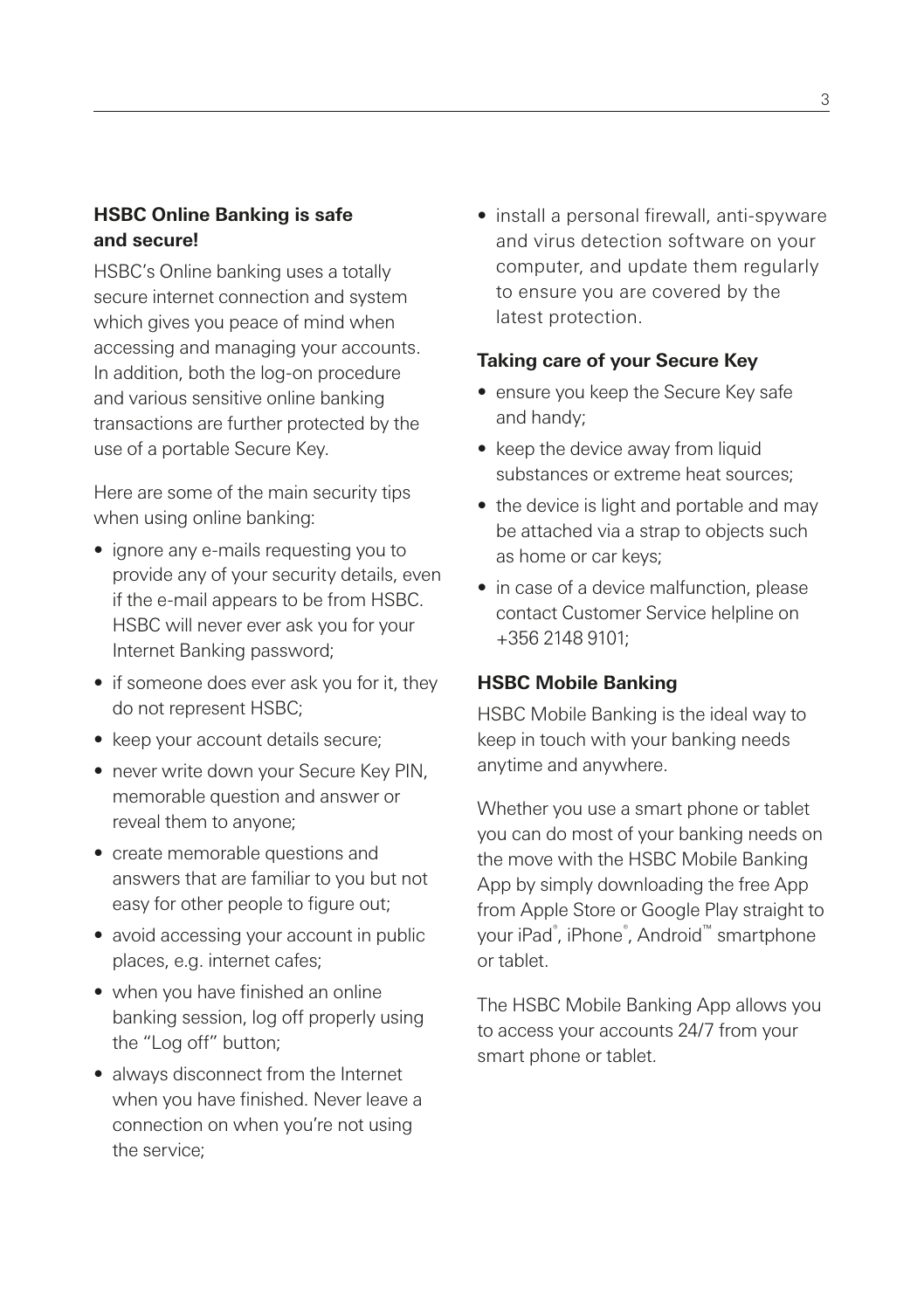To set up the HSBC Mobile Banking App, you will need to be registered to HSBC Online Banking. Once the HSBC Mobile App has been successfully installed on your device, you can use your Secure key or your online banking password to be verified. Once verified, you can create a PIN to be able to access the App. You can then use either the PIN, or biometrics, to log on to the Mobile Banking App.

These log on options make it more convenient to use Mobile Banking as you do not always need to use the Secure Key.

With the HSBC Mobile Banking App, you can:

- view your account balances, details and history;
- search for a particular transaction;
- identify credit entries through their green colour coding
- pay bills to an existing payee:
- transfer funds between own accounts (including credit cards);
- transfer funds to existing third-party HSBC accounts (including credit cards);
- effect SEPA payments to existing payees;
- access Global accounts
- authenticate HSBC debit and credit cards online purchases.

#### **How can I download the App?**

- Download the Free HSBC Mobile Banking App from your Apple Store or Google Play straight to your iPhone<sup>®</sup>, iPad® or Android™ smartphone.
- Open the App, input your existing online banking username, get verified, create a PIN, set biometrics, and you will be able to manage your personal accounts easily and securely from your smart phone or tablet.

To get to know more about Mobile Banking or for any assistance, you can visit our website https://www.hsbc.com.mt/ways-tobank/mobile, our @HSBC\_MT twitter handle or contact our Advance Contact Centre on +356 2148 9101. To give you a superior mobile experience, our website www.hsbc.com.mt is also mobile adaptive. This will help you experience an improved look and feel thus making it easier to learn about our products and services.

## **Mobile Services**

Mobile Services from HSBC Bank Malta p.l.c. is the ideal way to keep in touch with your banking and the rest of the world. Through this service you may opt to receive SMS alerts on your mobile phone whenever certain banking transactions involving your accounts, credit card or debit card occur.

With Mobile Services you will also be able to top up your mobile phone anywhere and anytime you need just by sending an SMS. No more running out of talk time at that critical moment!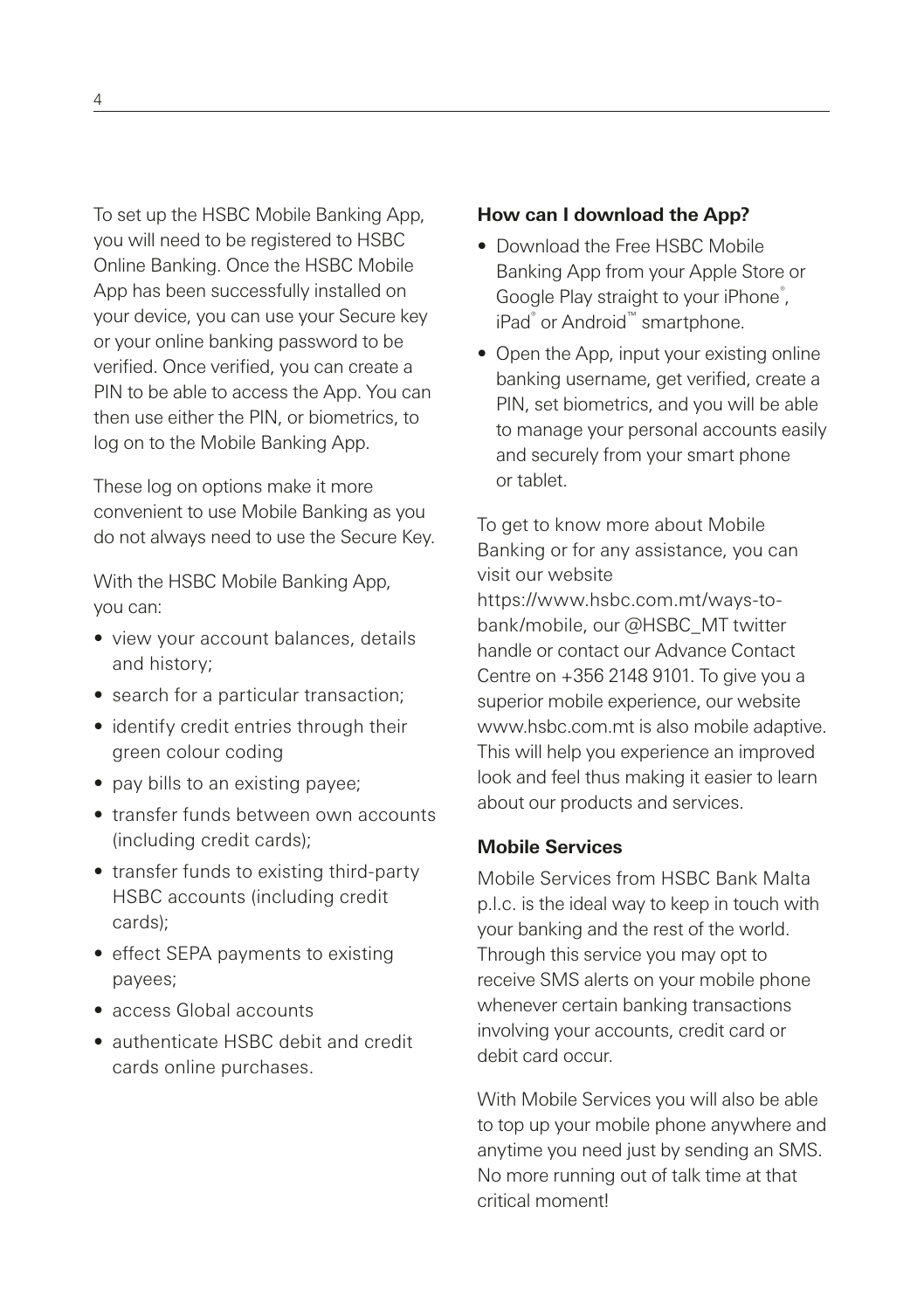## **Getting started**

All you need to do to start enjoying the benefits of our Mobile Alerts Service is to register online, by logging on to the online banking, and from the Services section, select Mobile alerts.

Alternatively, you can call at one of our branches, where our staff will be glad to register you for the service.

## **How does Mobile SMS Alerts work?**

This service utilises the SMS protocol to transmit SMS alerts to your mobile phone. The alerts system transmits two types of alerts; security alerts and account information alerts.

#### **Accounts alerts system**

You can choose to be advised on the following occasions:

- Your term Deposit will mature in 5 days.
- A standing instruction was not effected after the 3rd try.
- A loan repayment was not effected after the 3rd try.
- A direct debit was effected from your account.
- A direct credit was effected to your account, for example pension, dividends etc.
- Direct salary alert.
- The balance on your account has exceeded a pre-determined amount.
- The balance on your account has fallen below a pre-determined amount.
- A system generated debit or credit entry has been passed on your account.
- A debit or credit transaction above the pre-determined amount has been effected.
- A credit transaction has been effected to your account.

These alerts can be maintained from HSBC Online Banking, Mobile Services option.

Alerts will also be sent to your mobile phone via SMS when certain transactions take place on your accounts. If you are not transacting at the time, the alert will prompt you to call our Customer Services on 2380 2380 for further action. You can call us on 2148 9100 if you are a Premier customer or on 2148 9101 if you are an Advance customer.

It is your responsibility to ensure that we have your correct contact details at all times and immediately inform us of any changes to your mobile number or if your mobile is lost.

#### **Charges**

The SMS Alerts service is offered free of charge.

#### **Top-up function**

Imagine you need to make an urgent call or reply to an important SMS. You dial the number only to realise you have run out of credit. Nothing to do except set off to buy a top-up card! Or is there?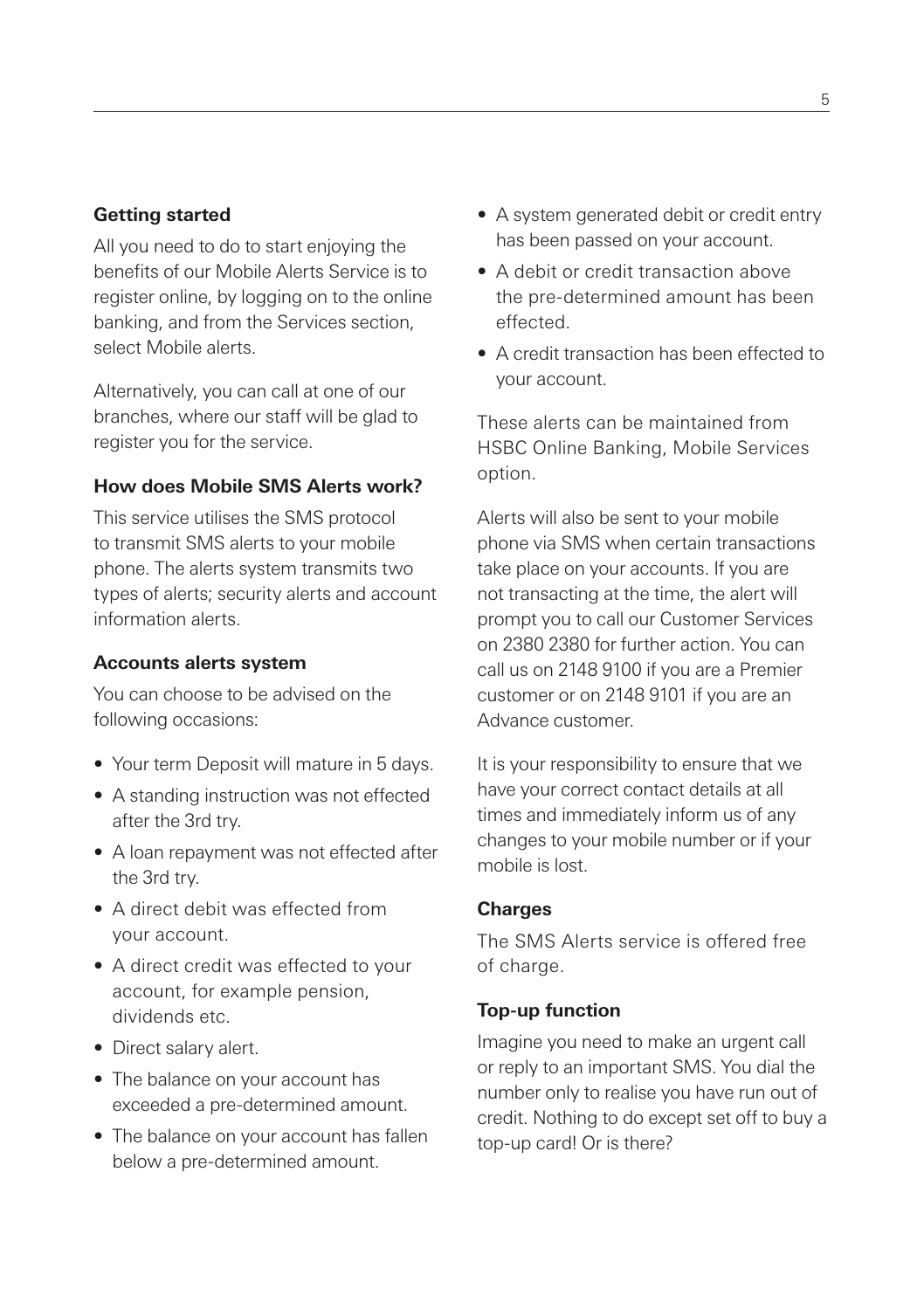With our Mobile Services top-up function, all you need to do is send an SMS to one of four numbers depending on the amount of top-up you require subject that service is offered by service provider.\*\*\*\*

Here's how to do it:

- select the SMS function on your phone:
- create a message inputting your fourdigit PIN which you would have received after registering for the service;
- send the message to number\*\*\*\*\* 5061 6605 for a €5 top-up 5061 6610 for a €10 top-up 5061 6620 for a €20 top-up 5061 6650 for a €50 top-up

That's all. Your account with us will be automatically debited with the amount of the top-up. Staying in touch has never been easier.

The top-up service is free if used in Malta. If used from abroad you will incur the normal SMS service provider charges. Please note that when abroad, Mobile Services will only be available where a roaming arrangement with your service provider exists.

New Mobile Top-ups can be set up by either reaching out to our Contact Centre or by calling to one of our branches.

#### **HSBC Phone Banking**

- Do you need to effect quick banking transactions but do not have the time to visit a branch, or maybe even unable to access the internet?
- Do you want to pay your bills without having to queue?
- Do you want to open a current/savings/ term deposit account?
- Do you need someone to quide you to apply for a loan or other service online?
- Do you want to avoid the long process for us to identify you over the phone?

HSBC's Phonebanking service is exactly what you need.

This is a simple and secure channel through which you may handle your everyday banking needs. Simply dial +356 2148 9101, choose your preferred language, then choose option 1 to access HSBC Phonebanking.

# **Bank anywhere, anytime with HSBC PhoneBanking**

We're known as the branch that never closes because we're available 24 hours a day, 7 days a week. Simply dial +356 2148 9101 from your home, office or anywhere you happen to be, and the voice messaging system will guide you. A complete list of banking services provided is available in this leaflet.

<sup>\*\*\*\*</sup>The availability of these denominations may vary across different mobile phone providers.

Refer to [https://www.hsbc.com.mt/ways-to-bank/mobile/top](https://www.hsbc.com.mt/ways-to-bank/mobile/top-up/)[up/](https://www.hsbc.com.mt/ways-to-bank/mobile/top-up/) for more detailed information.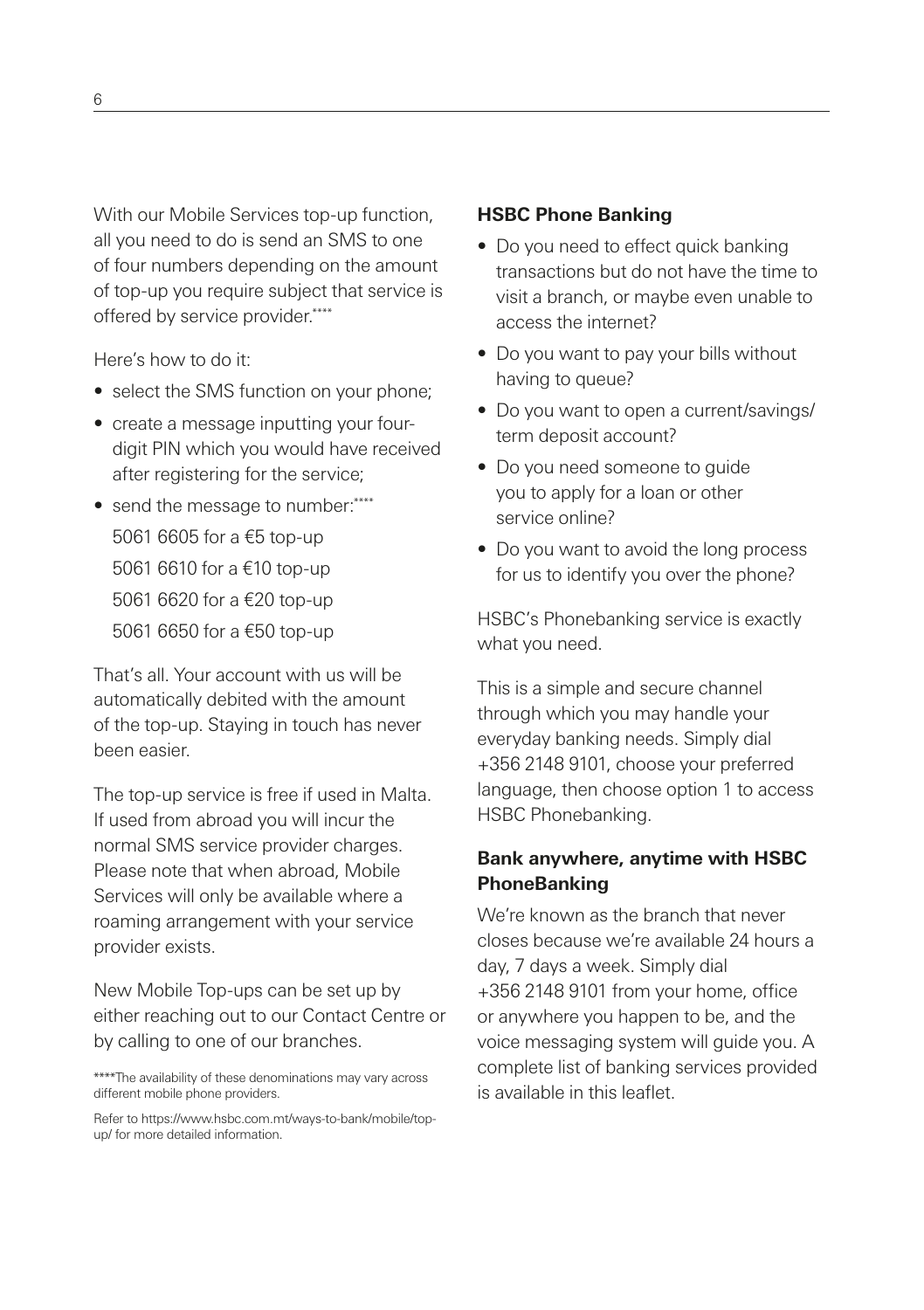All you need to do to take advantage of HSBC PhoneBanking is:

- access to a telephone:
- acquire an Electronic Banking Number (EBN);
- acquire a Personal Identification Number (PIN).

#### **Registration**

You can apply for this service either by contacting us on +356 2148 9101, by visiting the nearest HSBC branch, or online by accessing the URL www.hsbc.com.mt/phonebanking.

### **Security**

The bank will provide you with an EBN and PIN, together with instructions on how to activate your PIN. It is recommended that you immediately change your PIN to a new one of your choice. However, it is important that you create a PIN number that is familiar to you but not easy for other people to figure out.

# **The HSBC PhoneBanking EBN and PIN are the safest way to identify yourself to us over the phone**

There is no need to call your branch anymore. Our Customer Service Representatives are available to provide you with prompt quality service 24 hours a day, 7 days a week. Simply call +356 2148 9101 locally or

0044(0) 845 587 9101 IDD No from overseas. A complete list of banking services provided is available in this leaflet.

# **Lost or stolen cards service (available 24x7)**

- Have you lost your HSBC card?
- Or, even worse, have your cards been stolen?

You may report your lost or stolen cards by phone 24 hours a day, 7 days a week by calling +356 2148 3809.

# **Keep your EBN handy when calling HSBC**